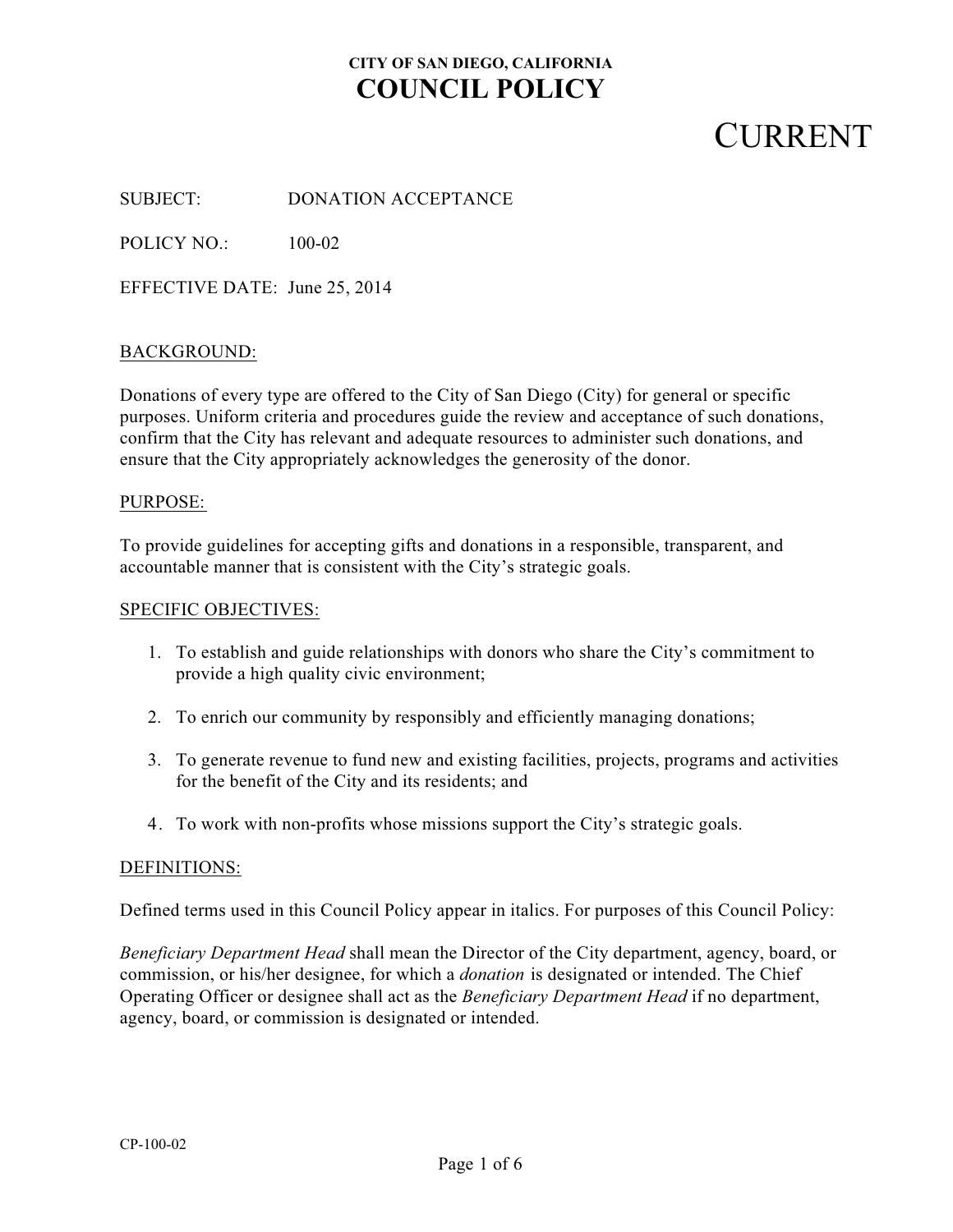# CURRENT

*Donation or Gift* shall mean a monetary (cash) contribution, endowments, personal property, real property, financial securities, equipment, in-kind goods or services, or any other asset that the City has accepted and for which the *donor* has not received any goods or services in return. For purposes of this Council Policy, the terms "*donation*" and "*gift*" shall be synonymous.

*Donor* shall mean a person or other legal entity that proposes or provides a *donation* to the City.

*Endowment* shall mean donations that are restricted to the extent that only earnings, and not principal, may be used for a particular City department, location or purpose.

*Restricted Donation* shall mean donations designated at donor request for a particular City department, location, or purpose.

*Unrestricted Donation* shall mean a donation to the City without any limitations being placed upon its use.

### GENERAL PRINCIPLES:

- 1. This Council Policy is intended to guide the manner in which City staff accepts *donations* on behalf of the City.
- 2. *Donations* do not become the property of the City until accepted by the City consistent with this Council Policy.
- 3. Only City officials authorized by this Council Policy may accept *donations*.
- 4. The City has no obligation to accept any *donation* proposed by a *donor*.
- 5. All *donations* will be evaluated by the City prior to acceptance to determine whether the *donation* is in the City's best interest and is consistent with applicable City laws, policies, ordinances, and resolutions.
- 6. The City does not provide legal, accounting, tax or other such advice to *donors*. Each *donor* is ultimately responsible for ensuring the *donor's* proposed *donation* meets and furthers the *donor's* charitable, financial, and estate planning goals. As such, each *donor* is encouraged to meet with a professional advisor before making any *donation* to the City.
- 7. The City must determine whether an expenditure of City funds, either a direct outlay of City funds or the use of City forces and materials, is associated with or required by acceptance of the *donation* prior to acceptance.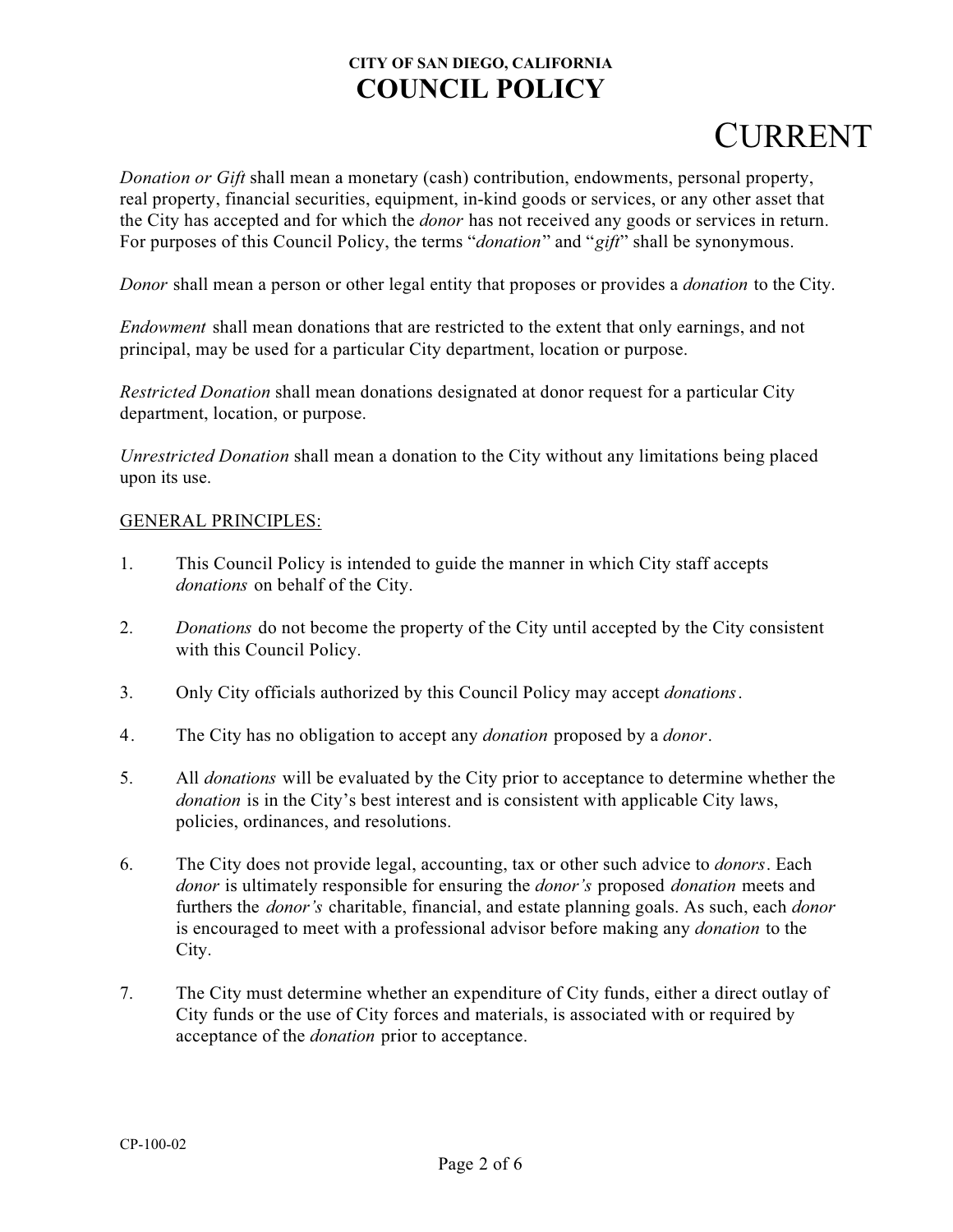# **CURRENT**

- 8. The *donation* must be used for official City business, and not for political activities or other personal business.
- 9. A *donor* may restrict a *donation* for a particular City department, location or purpose, but not designate the City official who may use the *donation*.
- 10. If required, the City will report a *donation* made to the City to the Fair Political Practices Commission (FPPC) in accordance with the timelines and directives described in title 2, section 18944 of the California Code of Regulations.
- 11. If a *donation* to the City is made at an elected City official's behest from a single source in a calendar year, and the *donation* meets or exceeds the amount established by the FPPC, the elected City official must file a FPPC Form 803 with the City Clerk disclosing this information.
- 12. The *Beneficiary Department Head* is responsible for acknowledging receipt of and thanking, on behalf of the City, the *donors* of *donations*.
- 13. The City shall comply with all applicable laws and regulations of the Internal Revenue Service regarding the acceptance of *donations*.
- 14. *Donations* of artworks and artifacts are exempt from this Council Policy. Artworks are defined and governed by San Diego Municipal Code 26.0701 et seq. Artifacts are items with a fair market value of less than \$5,000 offered to the City for unrestricted use and accepted by the Mayor or Council President on behalf of the City from representatives of foreign or domestic governments, business leaders, Sister Cities and their affiliates, private citizens, organizations, or other parties intending to express appreciation or foster diplomatic exchange and goodwill and/or to symbolize a significant event or relationship with the City. The City Clerk administers *gifts* of artifacts.
- 15. The Beneficiary Department Head shall work with the City Comptroller or his/her designee to determine the appropriate accounting for the donation.

## POLICY

## **Types of Donations**

*Donations* may be received in the form of cash, financial securities, real or personal property. Donations may be *Restricted* or *Unrestricted*.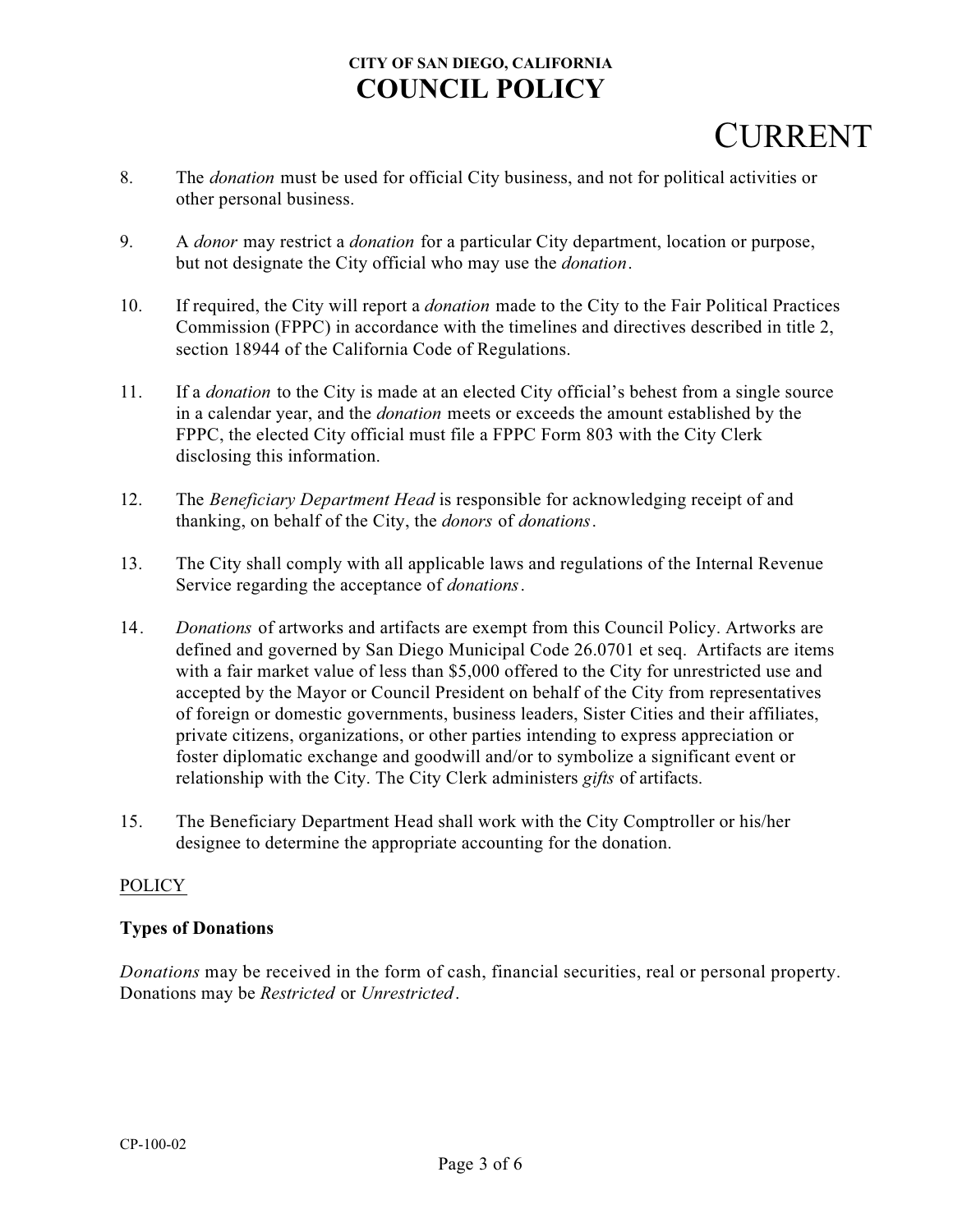# **CURRENT**

### **The procedure for accepting** *donations* shall be as follows:

- *· Donations* **of Trust and Perpetuity Funds:** *Donations* of trust and perpetuity funds shall be administered by the City of San Diego Funds Commission when placed under its custody pursuant to San Diego Charter section 41(a).
- *· Donations* **of Publicly Traded Equity and Debt Securities:** Once the Office of the City Treasurer has been notified, *donations* of publicly-traded equity and debt securities will be immediately sold upon receipt in the City's designated brokerage account. The sales proceeds are then transferred from the City's brokerage account to its depository bank account. Cash donations are available for budgeting and appropriation consistent with the City's budgeting process.
- *· Donations* **of Real Property:** *Donations* **of real property** may be accepted upon completion of the following process:
	- 1. The Real Estate Assets Department shall determine the approximate value of the *donation* and shall seek City Council approval to accept a *donation* if the Real Estate Assets Department determines that the *donation* is in the City's best interest and acceptance is consist**e**nt with applicable City laws, policies, ordinances, and resolutions.
	- 2. When seeking such approval, the Real Estate Assets Department shall report to the City Council regarding:
		- · the appraised value of the *donation;*
		- · any expenditures or maintenance obligations for the City associated with the *donation*;
		- · potential liabilities associated with the *donation*, such as hazardous conditions or environmental concerns;
		- whether the *donation* has any special restrictions, and if so, if those restrictions are acceptable to the City; and
		- any recommendations for conditions of acceptance.
	- 3. The Real Estate Assets Department shall administer the *donation* of real property.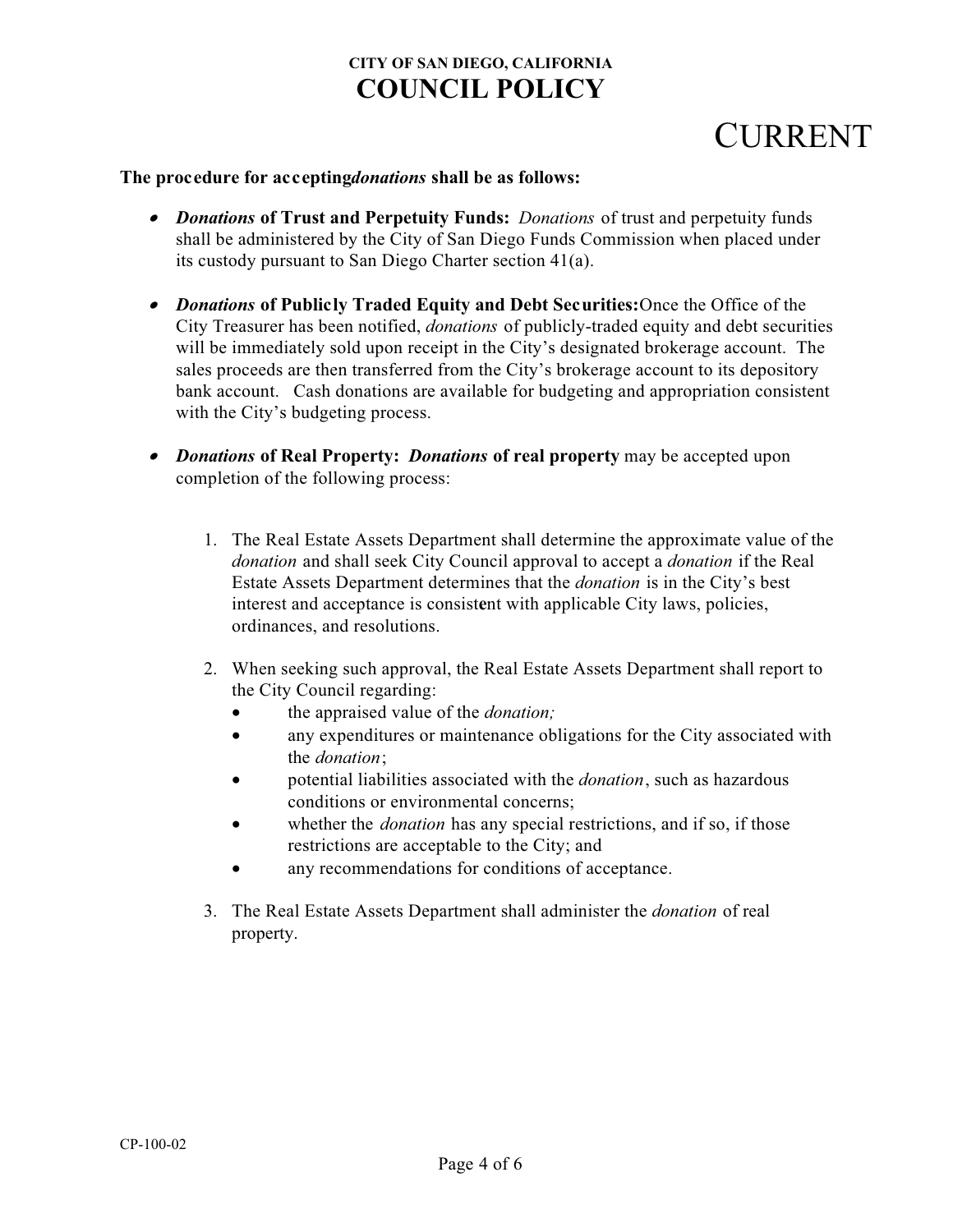# CURRENT

- *· Donations* **of Cash and Real Goods:** *Donations* **of cash and real goods** may be accepted upon completion of the following process:
	- 1. The *Beneficiary Department Head* shall evaluate whether the donation:
		- · is in the City's best interest and is consistent with applicable City laws, policies, ordinances, and resolutions;
		- has any special restrictions and if so, if those restrictions are acceptable to the City;
		- obligates the City to make an immediate or initial City expenditure which has not been included in the approved City budget; and
		- · creates a new, one-time or an on-going general maintenance obligation for the City.
	- 2. The *Beneficiary Department Head* shall seek a resolution from the City Council to accept, appropriate and expend the *donation* from the City Council if the *donation* requires expenditures in excess of the *Beneficiary Department Head's* approved annual department budget.
	- 3. The *Beneficiary Department Head* shall give notice of the City Council's decision to the *donor* within 10 business days following the City Council's determination to accept or reject the proposed donation.
- *· Donations* **of Cash/Real Goods Valued at \$99,999 or Less:** *Donations* with an aggregate value of \$99,999 or less may be accepted by the *Beneficiary Department Head.*
- *· Donations* **of Cash/Real Goods Valued at \$100,000 to \$249,999:** *Donations* with an aggregate value of \$100,000 to \$249,999 may be accepted by the Mayor.
	- 1. The *Beneficiary Department Head* shall seek approval from the Chief Operating Officer or designee if the *donation* does not require expenditures that exceed the *Beneficiary Department Head's* approved annual budget. The Mayor may formally accept the donation upon receipt of such approval.
- *· Donations* **of Cash/Real Goods Valued at \$250,000 or Greater:** Donations with an aggregate value of \$250,000 or greater should be accepted by the City Council.
	- 1. The *Beneficiary Department Head* shall seek approval from the Chief Operating Officer or designee if accepting the *donation* does not require expenditures that exceed the *Beneficiary Department Head's* approved annual budget.